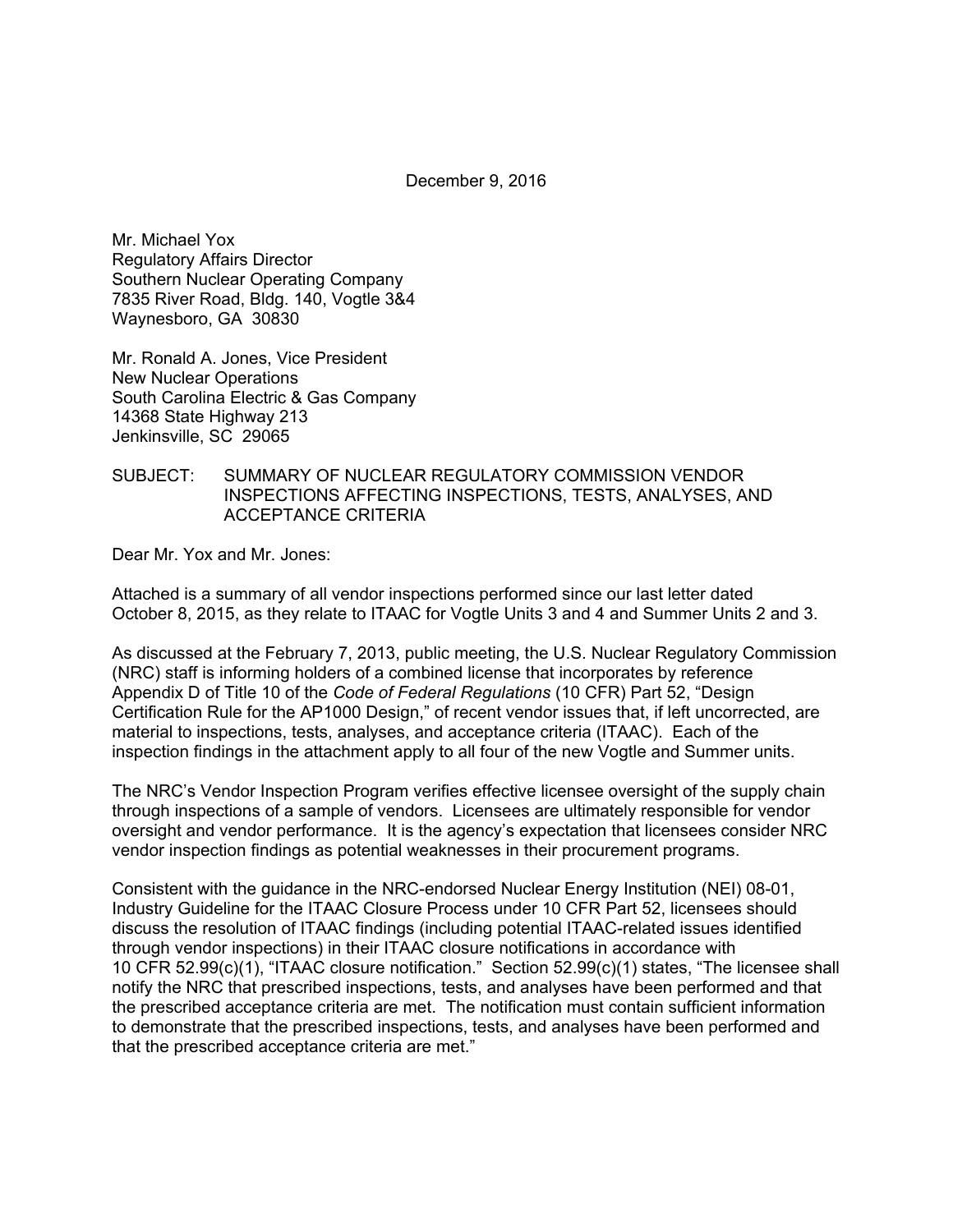Although the NRC is currently planning to review the resolution of these items through future inspections, you should not delay your ITAAC review and closure activities based on NRC inspection schedules.

Please contact the respective inspection team leader listed in the attachment, if you have any questions or need assistance regarding these matters.

Sincerely,

## */RA/*

Terry W. Jackson, Chief Quality Assurance Vendor Inspection Branch-1 Division of Construction Inspection and Operational Programs Office of New Reactors

Docket Nos.: 05200025 05200026 05200027 05200028

Enclosure: Summary of NRC Vendor Inspections Affecting ITAAC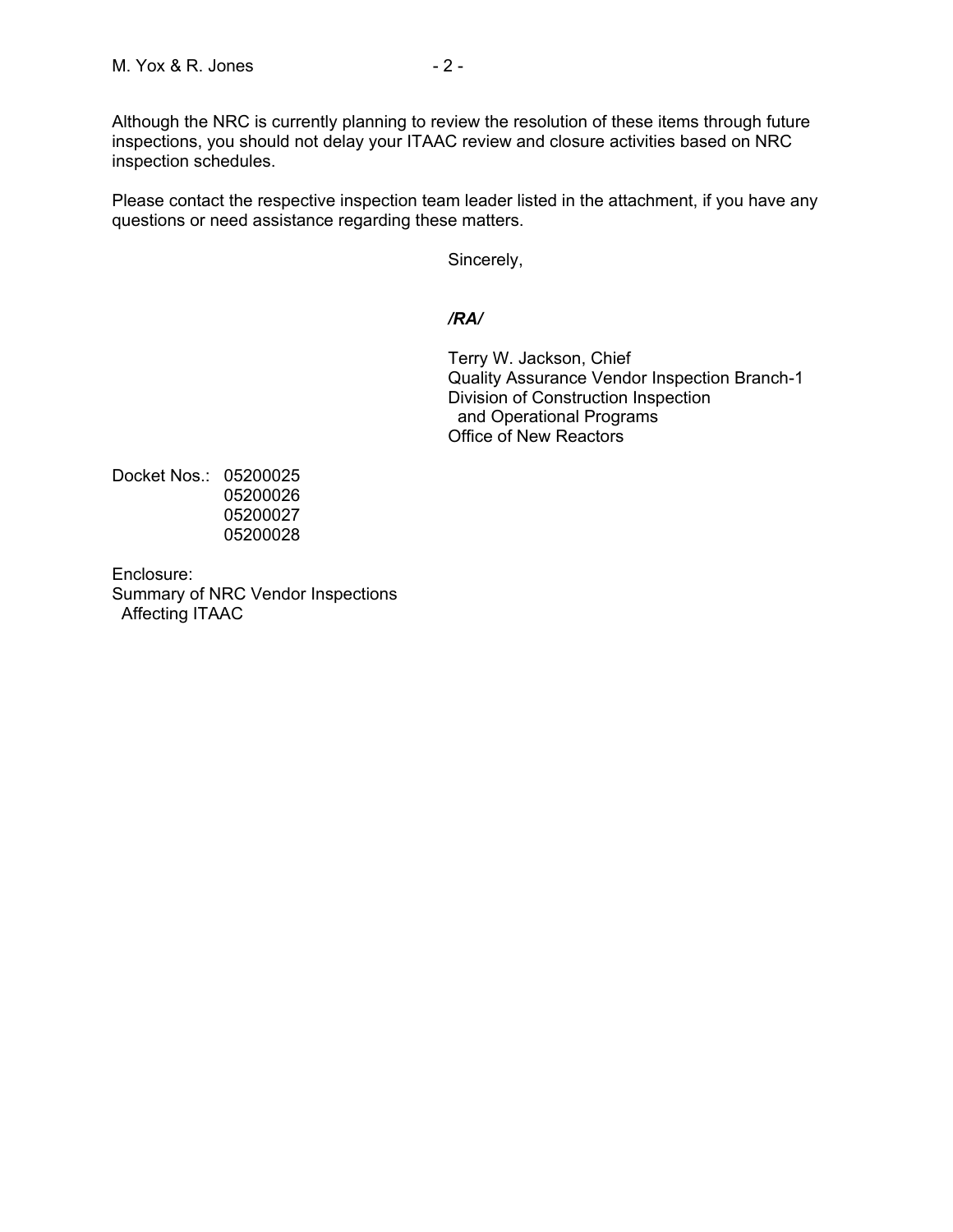Although the NRC is currently planning to review the resolution of these items through future inspections, you should not delay your ITAAC review and closure activities based on NRC inspection schedules.

Please contact the respective inspection team leader listed in the attachment, if you have any questions or need assistance regarding these matters.

Sincerely,

## */RA/*

Terry W. Jackson, Chief Quality Assurance Vendor Inspection Branch-1 Division of Construction Inspection and Operational Programs Office of New Reactors

Docket Nos.: 05200025 05200026 05200027 05200028

Enclosure: Summary of NRC Vendor Inspections Affecting ITAAC

#### DISTRIBUTION: KKavanagh **JBurke** ASakadales AP1000 CONTACTS

| ADAMS Accession No.: ML16280A303 |                 | *via e-mail     |                 | NRO-002         |                       |
|----------------------------------|-----------------|-----------------|-----------------|-----------------|-----------------------|
| <b>OFC</b>                       | NRO/DCIP/QVIB-1 | NRO/DNRL/LB4    | NRO/DCIP/QVIB-1 | NRO/DCIP/HOIB   | NRO/DCIP/CIPB         |
| <b>NAME</b>                      | JJimenez        | BGleaves*       | JJacobson*      | PPieringer*     | VHall* (RJenkins for) |
| <b>DATE</b>                      | 10/06/16        | 10/07/16        | 10/13/16        | 10/07/16        | 12/05/16              |
| <b>OFC</b>                       | RII/DCP/CPB2    | NRO/DCIP/QVIB-1 | $OGC*$          | NRO/DCIP/QVIB-1 |                       |
| <b>NAME</b>                      | RNease*         | GGalletti*      | AWilson         | TJackson        |                       |
| <b>DATE</b>                      | 10/06/16        | 10/11/16        | 12/02/16        | 12/09/16        |                       |
| AFFICIAL BECABB CABY             |                 |                 |                 |                 |                       |

#### **OFFICIAL RECORD COPY**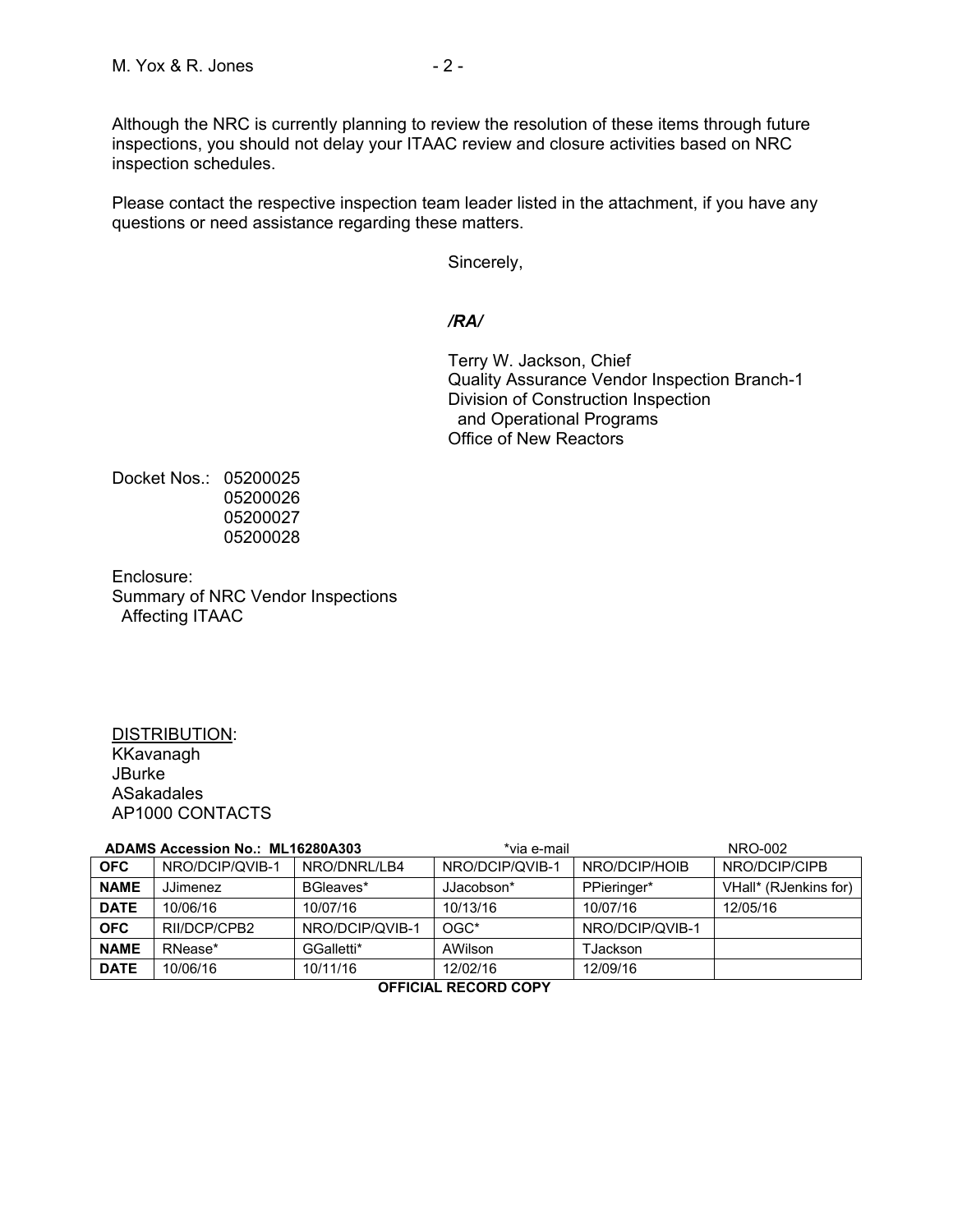### **Summary of Nuclear Regulatory Commission Vendor Inspections Affecting Inspections, Tests, Analyses, and Acceptance Criteria**

#### 1. Westinghouse

#### a. Inspection Scope

On May 19 and 20, 2016, the U.S. Nuclear Regulatory Commission (NRC) staff conducted an inspection at the Westinghouse Electric Company (WEC) facility in Cranberry Township, PA. The purpose of the inspection was to review the corrective actions taken by WEC in response to two issues (Nonconformance 99900404/2011-201-02 and Open Item 99900404/2011-201-05) identified during a previous NRC inspection associated with the design and qualification testing of systems and components being supplied as part of the AP1000 reactor design. The vendor inspection activities were documented in Inspection Report (IR) 99900404/2016-203 (Agencywide Document Access and Management System (ADAMS) Accession No. ML16173A282).

The lead for this inspection is Mr. Jeffrey Jacobson, who can be reached by phone at 301-415-2977 or via electronic mail at Jeffrey.Jacobson@nrc.gov.

#### b. Findings and Observations

| <b>Design Commitment</b>                                                                                                                                                         | <b>Inspections, Tests,</b><br><b>Analysis</b>                                                                 | <b>Acceptance Criteria</b>                                                                                                                      |
|----------------------------------------------------------------------------------------------------------------------------------------------------------------------------------|---------------------------------------------------------------------------------------------------------------|-------------------------------------------------------------------------------------------------------------------------------------------------|
| 2.a) The components<br>identified in Table 2.2.3-1<br>as ASME Code Section III<br>are designed and<br>constructed in accordance<br>with ASME Code Section<br>III requirements    | Inspection will be<br>conducted of the as-built<br>components as<br>documented in the ASME<br>design reports. | The ASME Code<br>Section III design reports<br>exist for the as-built<br>components identified in<br>Table 2.2.3-1 as ASME<br>Code Section III. |
| 2.b) The piping identified<br>in Table 2.2.3-2 as ASME<br>Code Section III is<br>designed and constructed<br>in accordance with ASME<br><b>Code Section III</b><br>requirements. | Inspection will be<br>conducted of the as-built<br>piping as documented in<br>the ASME design reports.        | The ASME Code<br>Section III design reports<br>exist for the as-built piping<br>identified in Table 2.2.3-2<br>as ASME Code<br>Section III.     |

b1. Affected ITAAC Numbers: 2.2.03.02a (159), 2.2.03.02b (160), 2.2.03.08c.i.04 (180)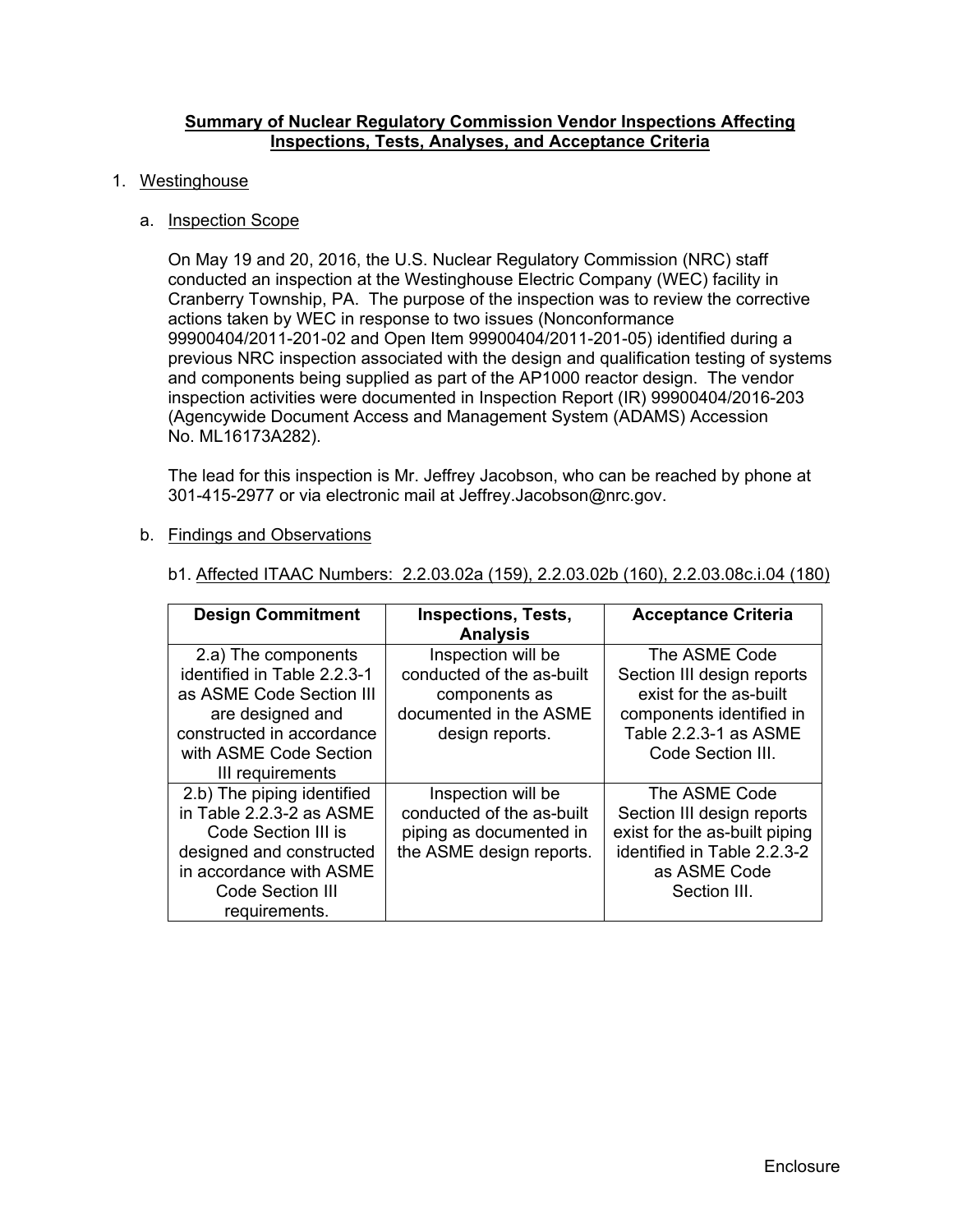| <b>Design Commitment</b>    | <b>Inspections, Tests,</b><br><b>Analysis</b> | <b>Acceptance Criteria</b>   |
|-----------------------------|-----------------------------------------------|------------------------------|
| 8.c) The PXS provides       | i) A low-pressure injection                   | i) The injection line flow   |
| RCS makeup, boration,       | test and analysis for each                    | resistance from each         |
| and safety injection during | CMT, each accumulator,                        | source is as follows:        |
| design basis events.        | each IRWST injection line,                    | 4. Containment               |
|                             | and each containment                          | Recirculation: The           |
|                             | recirculation line will be                    | calculated flow resistance   |
|                             | conducted. Each test is                       | for each containment         |
|                             | initiated by opening                          | recirculation line between   |
|                             | isolation valve(s) in the                     | the containment and the      |
|                             | line being tested. Test                       | reactor vessel is: Line A: ≤ |
|                             | fixtures may be used to                       | 1.11 x 10-5 ft/gpm2 and      |
|                             | simulate squib valves.                        | Line B: ≤ 1.04 x 10-5        |
|                             |                                               | ft/qpm2                      |

IR 99900404/2016-203 did not close the two previously identified inspection findings associated with inspections, tests, analyses, and acceptance criteria (ITAAC) 2.2.03.02a (159), 2.2.03.02b (160), 2.2.03.08c.i.04 (180).

## IR 99900404/2016-203 states:

NRC Inspection Report No. 99900404/2012-202 (dated November 9, 2012) documented the review by NRC inspectors of WEC corrective actions in response to NRC Open Item 99900404/2011-201-05. In that report, the NRC inspectors concluded that WEC had obtained information from the check valve vendor that was used to conservatively bound flow resistance for partially open check valves in the IRWST Injection line. The inspectors concluded that WEC had resolved an issue regarding use of incorrect check valve flow resistance in safety-related analyses. However, the inspectors concluded that the WEC design specifications did not meet ITAAC Table 2.2.3-4, Item 8.c, because the ITAAC states that the IRWST injection check valves must be fully open during the ITAAC test, but these check valves will not be fully open during IRWST injection flow. The inspectors also concluded that WEC had not provided evidence that acceptance criteria for extended operation of the IRWST and other PXS check valves in their partially open positions had been included in the design requirements. The inspectors determined that WEC needed to incorporate these low flow conditions into the specifications for the check valves, and that the qualification program needed to ensure that these valves can operate reliably under extended low flow conditions. In NRC Inspection Report No. 99900404/2012-202, the inspectors concluded that Open Items 99900404/2011-201-02 and 99900404/2011-201-05 would remain open pending (1) submittal of a license amendment to resolve the ITAAC discrepancy, and (2) an update of the check valve qualification requirements.

The NRC inspection team determined that WEC took corrective actions to the two previously identified issues, but these corrective actions involved modifications to the design that are departures from the approved AP1000 Final Safety Analysis Report. Consequently, these modifications will require the licensees of the Vogtle and Summer plants to submit License Amendment Requests (LARs) to the NRC staff for review and approval. Since, at the time of this inspection, these LARs had not yet been submitted to the NRC staff, the findings will remain open.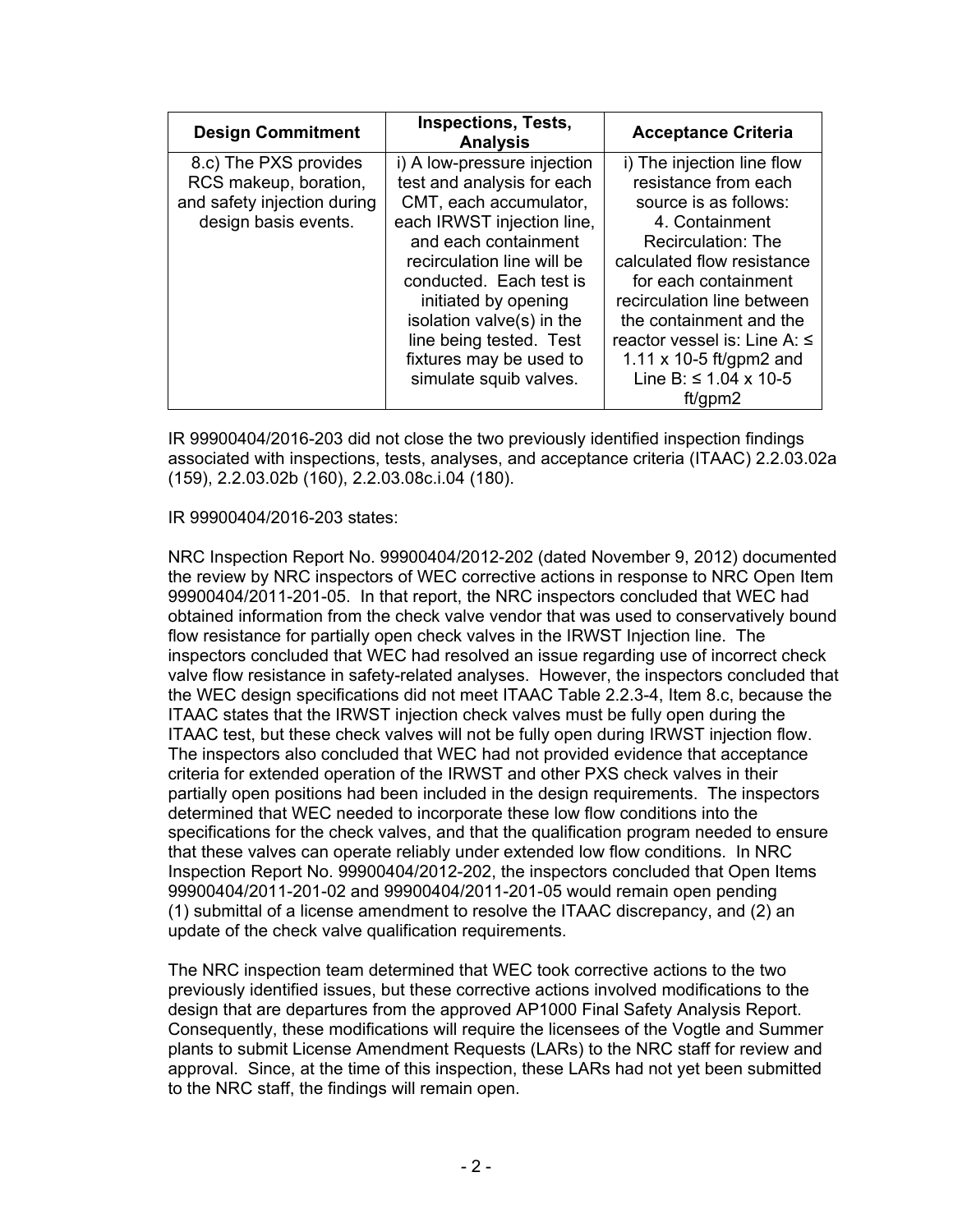# 2. Westinghouse (ITAAC-Finding Closure)

## a. Inspection Scope

During the week of July 18-22, 2016, the NRC staff conducted an inspection at the Westinghouse Electric Company (WEC) facility in Warrendale, PA. The purpose of the inspection was to verify the implementation of Westinghouse's (WEC's) QA program activities associated with the design, implementation, and testing of the Protection and Safety Monitoring System (PMS) systems for the Vogtle Units 3 and 4 and V.C. Summer Units 2 and 3 currently under construction. The vendor inspection activities were documented in IR 99900404/2016-202 (ADAMS Accession No. ML16237A320).

The lead for this inspection is Mr. Greg Galletti, who can be reached by phone at 301-415-1831 or via electronic mail at Greg.Galletti@nrc.gov.

# b. Findings and Observations

## b1. Affected ITAAC Number: 2.5.02.03 (525)

| <b>Design Commitment</b>                                                                                                                                                                                                                                                                                                                                                                                                                           | <b>Inspections, Tests,</b><br><b>Analysis</b>                                                                       | <b>Acceptance Criteria</b>                                                                                                                                                                                                                                                                                                                      |
|----------------------------------------------------------------------------------------------------------------------------------------------------------------------------------------------------------------------------------------------------------------------------------------------------------------------------------------------------------------------------------------------------------------------------------------------------|---------------------------------------------------------------------------------------------------------------------|-------------------------------------------------------------------------------------------------------------------------------------------------------------------------------------------------------------------------------------------------------------------------------------------------------------------------------------------------|
| The Class 1E equipment<br>identified in Table 2.5.2-1,<br>has electrical surge<br>withstand capability (SWC),<br>and can withstand the<br>electromagnetic interference<br>(EMI), radio frequency<br>interference (RFI), and<br>electrostatic discharge<br>(ESD) conditions that would<br>exist before, during, and<br>following a design basis<br>accident without loss of<br>function for the time required<br>to perform the safety<br>function. | Type tests, analyses,<br>or a combination of<br>type tests and<br>analyses will be<br>performed on the<br>equipment | A report exists and<br>concludes that the<br>Class 1E equipment<br>identified in<br>Table 2.5.2-1 can<br>withstand the SWC,<br>EMI, RFI, and ESD<br>conditions that would<br>exist before, during,<br>and following a design<br>basis accident without<br>loss of safety function<br>for the time required to<br>perform the safety<br>function |

IR 99900404/2016-202 closes out inspection finding Nonconformances (NON) 99900404/2015-204-02 and 99900404/2015-204-03 associated with ITAAC 2.5.02.03 (525).

IR 99900404/2016-202 states:

During this inspection, the NRC staff evaluated aspects of WEC's design and testing of the PMS, review of corrective action (CA) implementation for previous NRC-identified nonconformances associated with the PMS system. These activities were associated with inspections, tests, analyses, and acceptance criteria (ITAAC) from Appendix C from the Combined License for Vogtle Units 3 and 4 and V.C. Summer Units 2 and 3. Specifically, these activities were associated with ITAACs 2.5.02.03 and 2.5.02.11.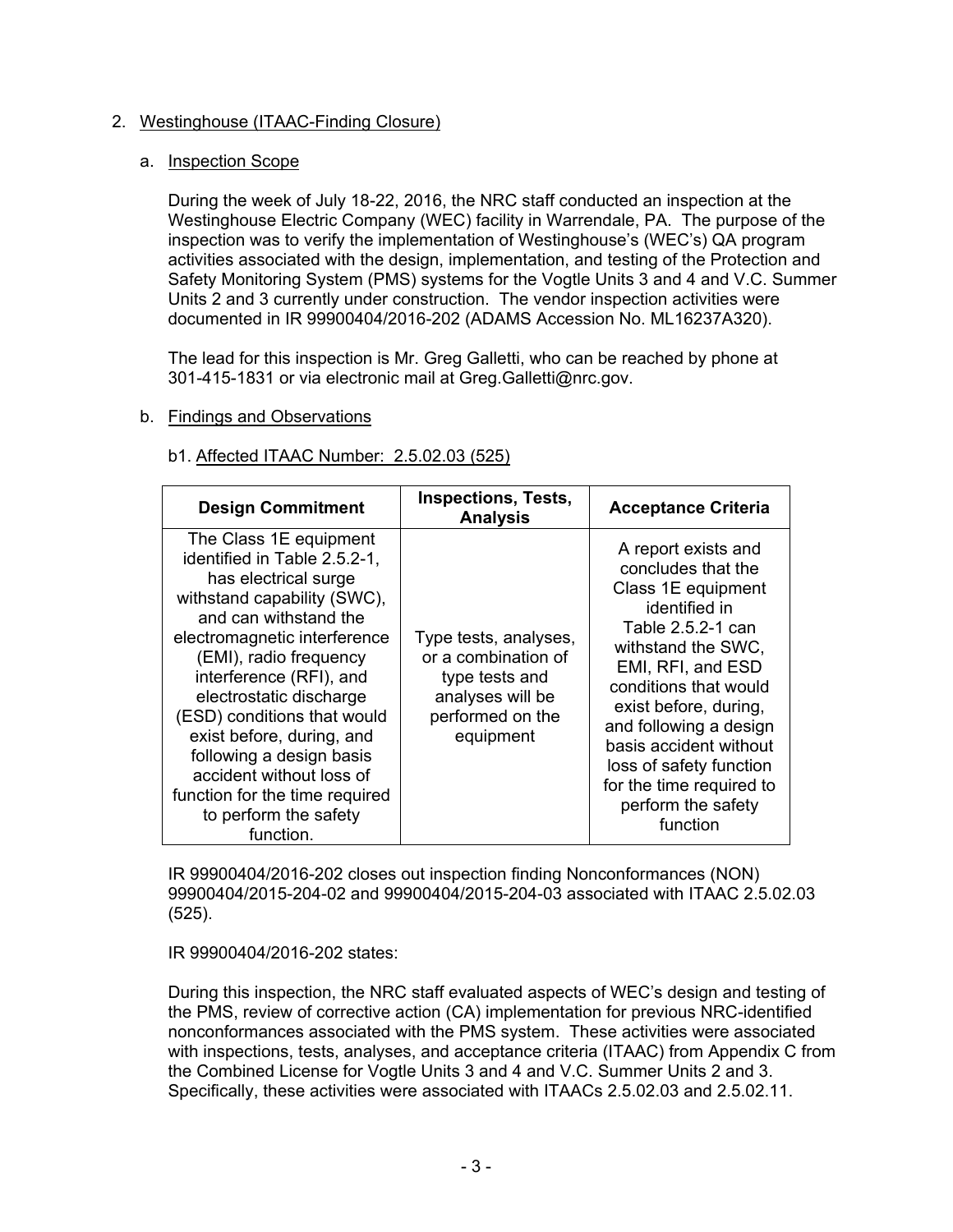With respect to the previously identified non-conformances, the NRC inspectors reviewed implementation of CAs associated with two findings that are material to the ITAAC acceptance criteria and determined those actions were sufficient to close those findings. The CAs were specific to ITAAC 2.5.02.03 that identified a failure to demonstrate that PMS equipment can withstand electromagnetic interference, radio frequency interference, and electrostatic discharge conditions that would exist before, during, and following a design basis accident without loss of safety function.

The NRC reviewed WEC's response to NONs 99900404/2015-204-02 and 99900404/2015-204-03, and verified that WEC adequately implemented corrective actions to address the findings. It did not identified any deficiencies. These two NONs were associated with ITAAC 2.5.02.03 (525).

# 3. Westinghouse (ITAAC-Finding Closure)

## a. Inspection Scope

During the week of October 26-30, 2015, the NRC staff conducted an inspection at the Westinghouse Electric Company (WEC) facility in Warrendale, PA. This inspection evaluated aspects of WEC's programs for the design, implementation, and testing of the Component Interface Module (CIM), a sub-system within the Protection and Safety Monitoring System (PMS) systems for the Vogtle Units 3 and 4 and V.C. Summer Units 2 and 3 currently under construction. The vendor inspection activities were documented in IR 99900404/2016-201 (ADAMS Accession No. ML15363A360).

The lead for this inspection is Mr. Greg Galletti, who can be reached by phone at 301-415-1831 or via electronic mail at Greg.Galletti@nrc.gov.

# b. Findings and Observations

# b1. Affected ITAAC Numbers: 2.5.02.14 (553)

| <b>Design Commitment</b>                                                                                                                                         | <b>Inspections, Tests, Analysis</b>                                                                                                                           | <b>Acceptance Criteria</b>                                                                                                                                                                                                |
|------------------------------------------------------------------------------------------------------------------------------------------------------------------|---------------------------------------------------------------------------------------------------------------------------------------------------------------|---------------------------------------------------------------------------------------------------------------------------------------------------------------------------------------------------------------------------|
| The Component Interface<br>Module (CIM) is<br>developed using a<br>planned design process<br>which provides for specific<br>design documentation<br>and reviews. | An inspection and or an audit<br>will be performed of the<br>processes used to design the<br>hardware, development<br>software, qualification and<br>testing. | A report exists and<br>concludes that CIM<br>meets the below listed<br>life cycle stages.<br>Life cycle stages:<br>a. Design<br>requirements phase,<br>may be referred to as<br>conceptual or project<br>definition phase |

IR 99900404/2016-201 closes out inspection finding NON 99900404/2014-201-01 and 99900404/2014-201-02 associated with ITAAC 2.5.02.14 (553).